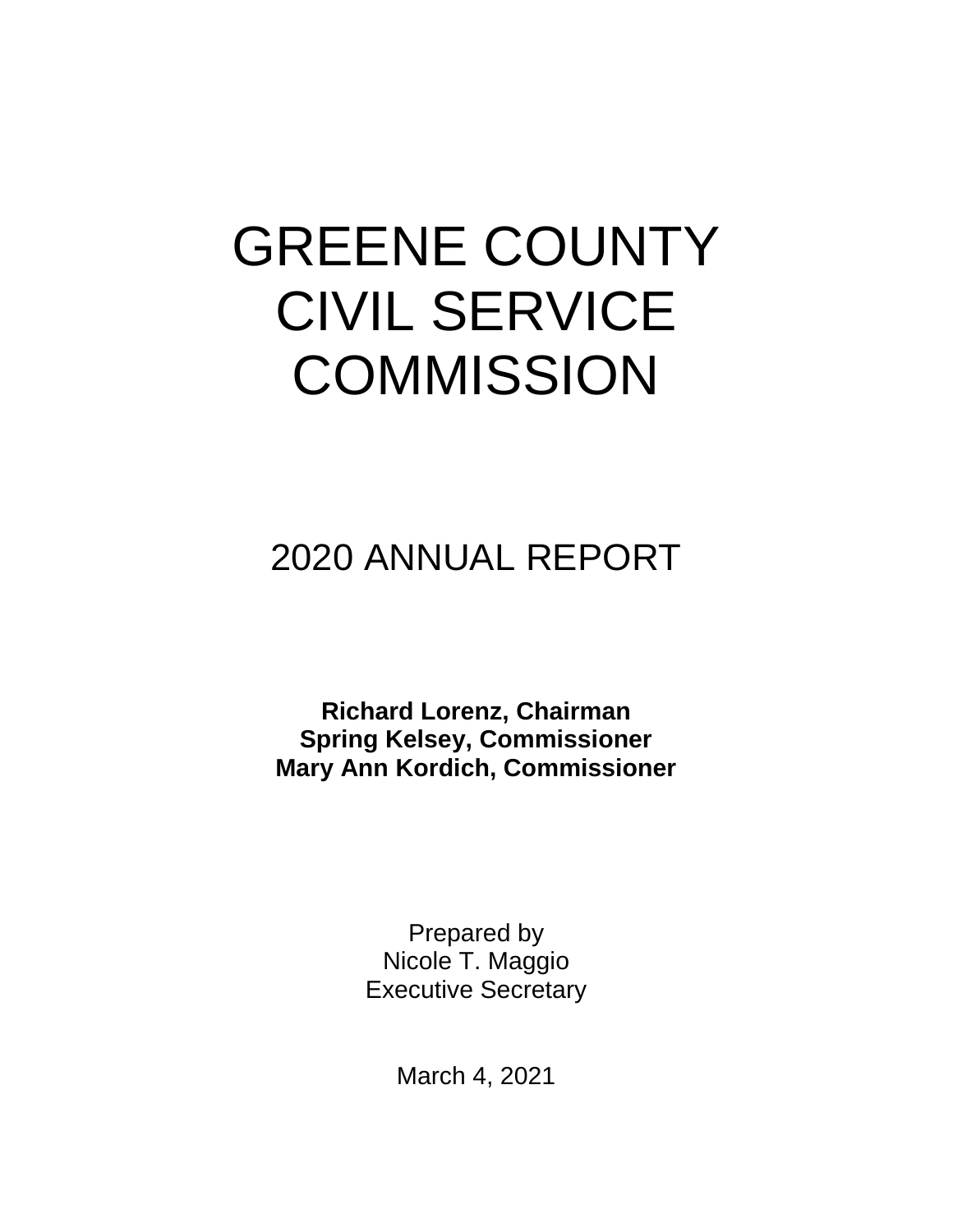## GREENE COUNTY CIVIL SERVICE COMMISSION 2020 ANNUAL REPORT

### TABLE OF CONTENTS

| I.    | INTRODUCTION AND OVERVIEW OF 2020                                  | 3                        |
|-------|--------------------------------------------------------------------|--------------------------|
| ΙΙ.   | <b>COMMISSION MEETINGS</b>                                         | 4                        |
| III.  | POSITION CLASSIFICATION                                            | 5                        |
| IV.   | <b>CIVIL SERVICE EXAMINATIONS</b>                                  | 6                        |
|       | a. Exam Information<br>Candidate Information<br>b.<br>c. Exam Fees | 6<br>$\overline{7}$<br>8 |
| V.    | <b>ELIGIBLE LISTS</b>                                              | 9                        |
|       | a. Canvassing and Certification of Names                           | 10                       |
| VI.   | <b>CERTIFICATION OF PAYROLL</b>                                    | 11                       |
| VII.  | NYS ANNUAL REPORT                                                  | 12                       |
| VIII. | 2020 PROJECTS                                                      | 12                       |
| IX.   | <b>2021 GOALS</b>                                                  | 13                       |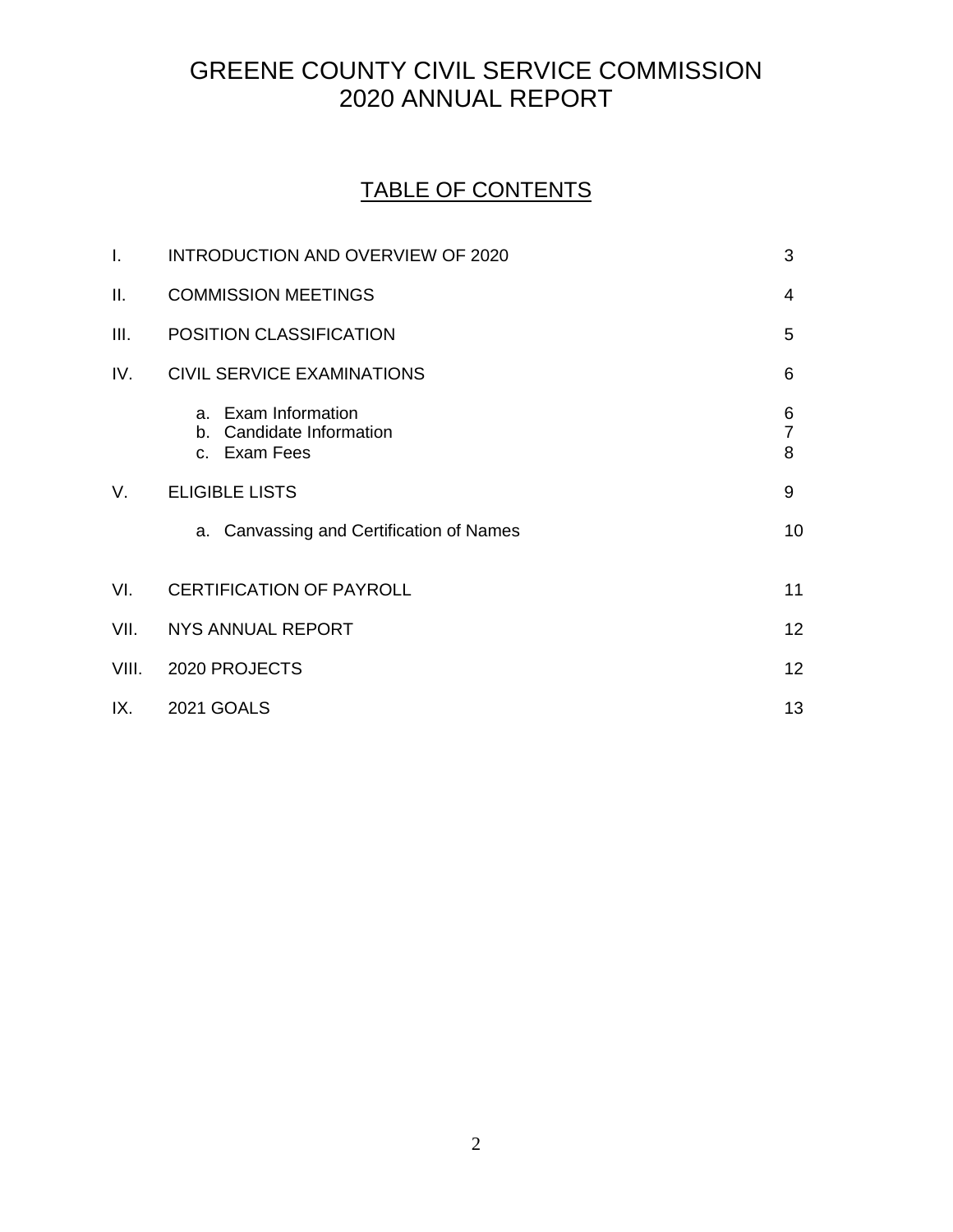**CIVIL SERVICE MISSION STATEMENT**: To uphold the standards of The New York State Constitution as provided through Article V, Section 6, that "…all appointments and promotions in the civil service of the state of New York and all civil divisions including the county, towns, villages, etc., are *made according to merit and fitness…"*

**CIVIL SERVICE VISION**: To ensure the merit system is adhered to, guarantee that all public service positions are filled based on merit and fitness through the exam process and to provide appointing authorities a list of qualified candidates from which selection will be made.



#### **CIVIL SERVICE COMMISSION ORGANIZATIONAL CHART**

#### **INTRODUCTION AND OVERVIEW OF 2020**

The Greene County Civil Service Commission ensures compliance with all Civil Service Laws, Rules and Regulations for the following appointing authorities: all Greene County departments, fourteen towns, five villages, six school districts, five public libraries and two special districts. Taking on this role for 2020 saw many challenges that the Commission and its staff worked diligently to overcome.

In March of 2020, the global COVID-19 pandemic caused a change in the way business was conducted for all appointing authorities within Greene County. The Commission and its staff shifted to a hybrid work schedule with the office staffed in-person on a minimal basis and the public was restricted from the office. Staff worked remotely from their homes and Commission meetings were conducted via conference call. Civil Service exams were postponed and exam results from NYS Civil Service were delayed by as much as six months. By the end of May 2020, the Civil Service staff returned to the office full-time and by the end of June 2020, Civil Service exams resumed.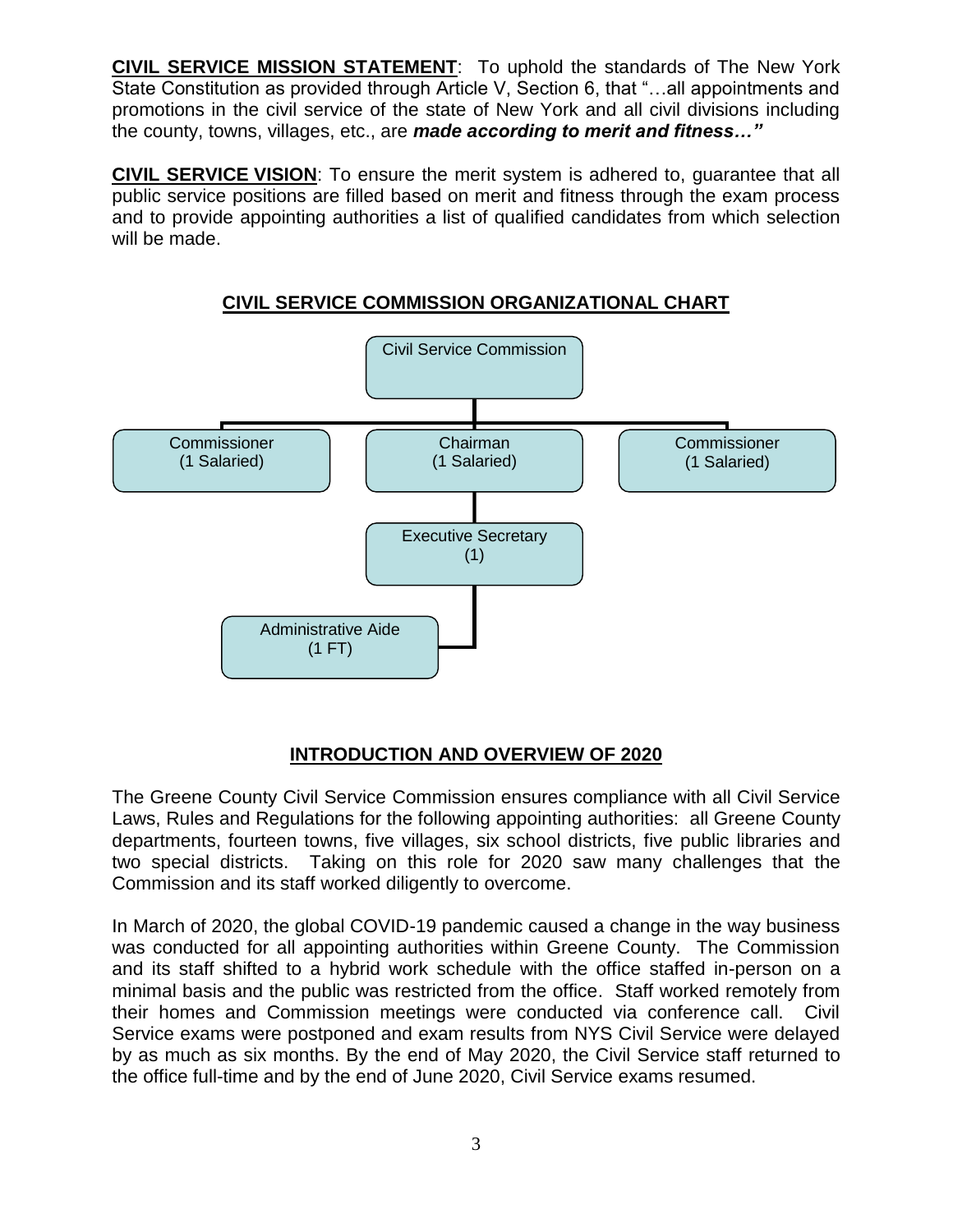Staffing of the Civil Service Office was another challenge faced in 2020. July of 2020 saw the full time retirement of the Civil Service Administrator after more than 40 years of service with Greene County. We thank her for her many dedicated years of service and wish her well in her retirement. An Interim Civil Service Administrator was appointed as proposals for the future of the department were being considered.

Also in July, the Senior Human Resource and Civil Service Aide resigned to take a position within one of Greene County's school districts. While the future of the department was still under consideration, an Administrative Aide was hired in August 2020 to assist with clerical support.

September 2020 changed the face of the Civil Service Department, literally. The Greene County Legislature voted to consolidate the Civil Service Department and the Human Resources Department upon the retirement of the Human Resources Director. The Civil Service Commission would stand as its own entity but the departments would combine under the direction of one leader. The Legislature named the Interim Civil Service Administrator as the new Human Resources Director. Included in the newly revised job description for the Human Resources Director was the role of Executive Secretary to the Civil Service Commission. For budgetary reasons, the departments remained separate on paper through December 31, 2020, but the daily operations and staff combined effective September 7, 2020.

Throughout the year, with all of the adjustments to the operations of the office, staff continued with the responsibilities of position classification and processing personnel transactions for employees covered by Civil Service for all appointing authorities. Additionally, Civil Service staff administered exams, processed exam results, established and maintained eligible lists, processed required canvassing and certification of names for appointing authorities hiring from an eligible list, and certified payrolls for appointing authorities.

#### **Commission Meetings**

The Greene County Civil Service Commission is scheduled to meet on the fourth Thursday of every month at 10:00 a.m. The Commissioners conducted nine regular monthly commission meetings, two monthly meetings were held via conference call due to the restrictions necessary in response to the COVID-19 pandemic, and one monthly meeting was canceled due to severe weather conditions. As outlined in the following report, many actions take place during the Commission meetings such as: adoption of new job descriptions; approval of revisions to existing job descriptions; eligible lists are establishment and/or extension of eligible lists; appointments from eligible lists are approved; and applications and appointments to positions in the non-competitive, labor and exempt classifications are reviewed and acted upon. Exam applications are reviewed when a disqualified candidate provides additional information regarding the required education or experience that would qualify her/him for participation in an examination. Additionally, various personnel issues regarding Greene County Departments, municipalities, school districts, libraries and special districts are discussed, reviewed and addressed.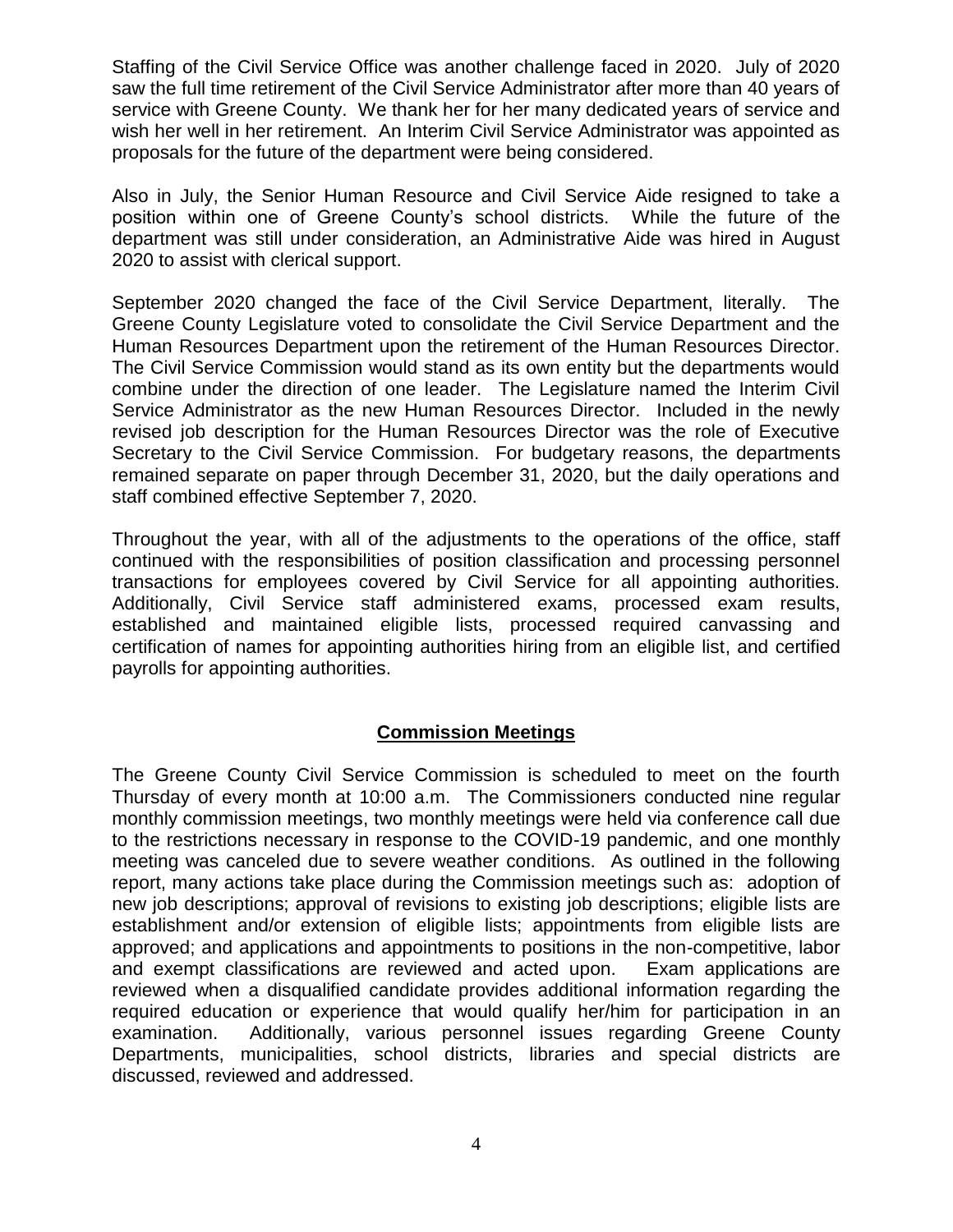#### **POSITION CLASSIFICATION**

The Greene County Civil Service Commission has the power and duty to:

- 1. Classify and reclassify all positions in the civil service of all civil divisions under its jurisdiction.
- 2. Prepare and maintain job classification specifications for each class of positions in the competitive, non-competitive and labor jurisdictional classes and establish appropriate minimum qualifications for each class.
- 3. Prepare and maintain a classification specification for each class in the competitive, non-competitive and labor jurisdictional classes of the civil divisions under its jurisdiction.
- 4. Investigate all matters affecting the classification and reclassification of all positions and from time to time review the duties responsibilities and qualifications requirements of all positions under its jurisdiction and to make revisions in the classification of positions.

These duties apply to all positions that fall under its jurisdiction for Greene County departments, villages, towns, school districts, public libraries and special districts. Classification of positions consists of creating a job specification/description and assigning it to a jurisdictional classification (defined below). The job specification provides an overall view of the position and is broken down into four sections: Distinguishing Features of the Class; Typical Work Activities; Full Performance Knowledge, Skills, Abilities, Personal Characteristics, and the Minimum Qualifications with each section providing an outline of what is required.

The five jurisdictional classifications of Civil Service are:

- 1. **Competitive**: requires a formal examination in the form of a written, performance or training and experience evaluation. All positions are classified as competitive unless the NYS Civil Service Commission has approved them for an alternate classification.
- 2. **Non-Competitive**: formal written exam is not required. Pursuant to NYS Civil Service Law §42, candidates are subject to review to ensure that they meet the minimum qualifications of the position/job specification.
- 3. **Labor**: no examination or minimum qualifications required for positions in this classification.
- 4. **Exempt**: appointed positions as defined in NYS Civil Service Law §41
- 5. **Unclassified**: not subject to examination. This classification includes elected positions; all officers and employees of any other legislative body whose principal functions and duties are directly related to the performance of the legislative functions of such body; the head or heads of any department of the government who are vested with authority, direction and control over a department, and who have power and authority to appoint and remove officers and employees therein; all members, officers and employees of boards of elections, all persons employed by any title whatsoever as members of the teaching and supervisory staff of a school district, board of cooperative educational services or county vocational education and extension board as noted in NYS Civil Service Law § 35.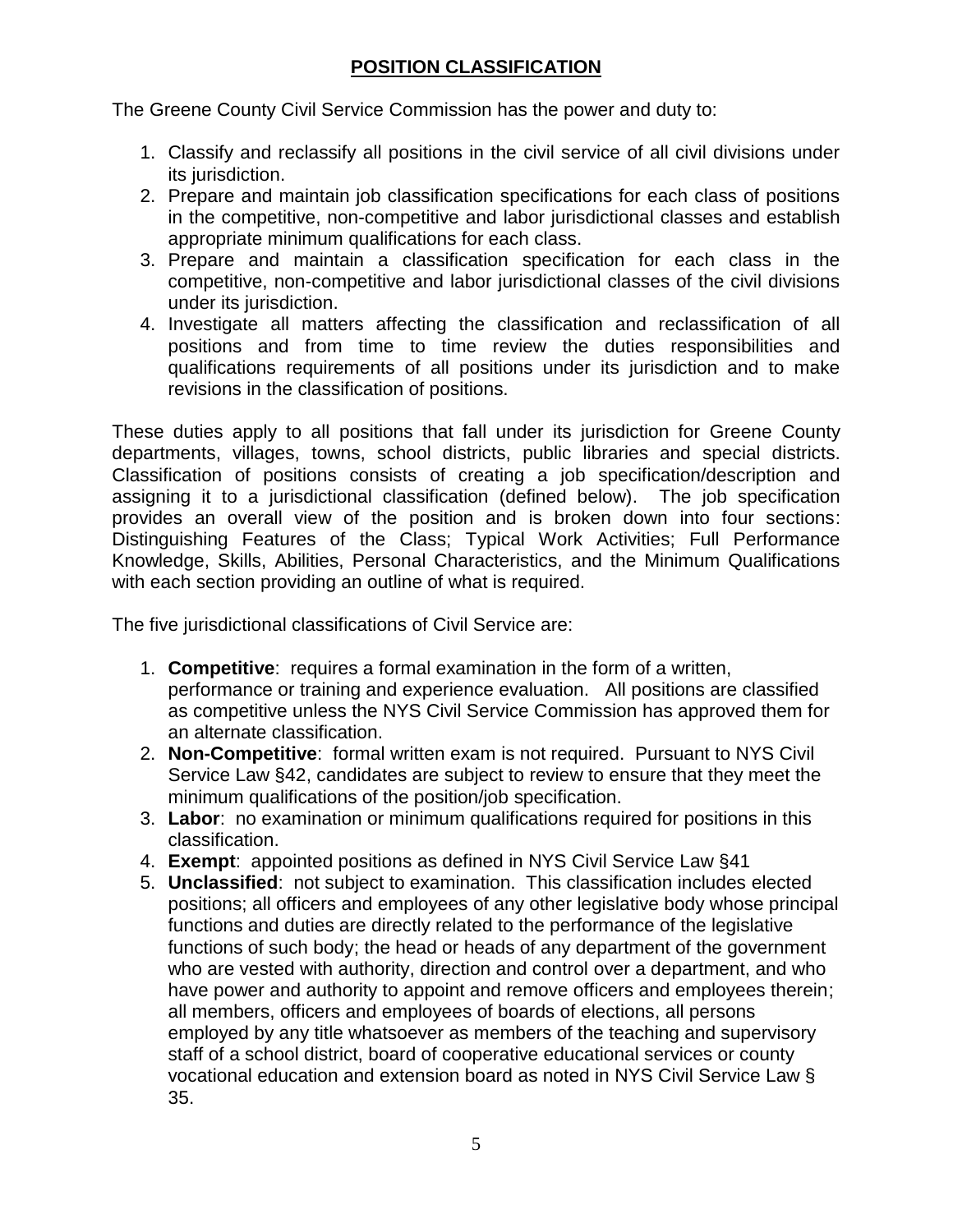Creation of positions or the revision of positions varies from year to year pursuant to the needs of the appointing authorities and the changing duties of certain positions. The following chart reflects this Commission's actions on position classification over the last three years.

|                          | 2020 | 2019 | 2018 |
|--------------------------|------|------|------|
| <b>Positions Created</b> |      |      |      |
| <b>Positions Revised</b> |      | 4 ፎ  |      |

#### **CIVIL SERVICE EXAMINATIONS**

Greene County Civil Service administers two categories of examinations for titles utilized by County departments, municipalities, school districts, public libraries and special districts: centralized or decentralized. Centralized exams are scheduled and rated by New York State Civil Service. Decentralized exams are scheduled and rated by the Greene County Civil Service Commission and include Information Technology Training & Experience and Continuous Recruitment Training & Experience exams. Training & Experience exams consist of demonstrating the minimum qualifications on an exam application and receiving a rating based upon an evaluation of your training and experience against the duties of the position being tested.

The creation and revision of job descriptions, as well as vacancies reported by appointing authorities, resulted in a number of requests for examinations in 2020. The exam requests for these titles were processed in a much different way during this year due to the mandated closures of NYS agencies because of COVID-19. Although some exams were held in 2020, many were postponed and have not been assigned a new date by NYS Civil Service at this time. Additionally, scheduling of exams for the future has been impacted by the reduced capacity and limited availability of testing facilities.

#### **Exam Information**

#### Centralized Exam Requests Submitted to NYS Civil Service

| $\sim$ | ----<br>. . |  |
|--------|-------------|--|
|        |             |  |

#### Centralized Exams Administered by Greene County

| <b>Exam Type</b>             | 2020*<br><b>Scheduled for</b><br><b>Administration</b> | 2020*<br><b>Actually</b><br><b>Administered</b> | 2019 | 2018        |
|------------------------------|--------------------------------------------------------|-------------------------------------------------|------|-------------|
| Open-Competitive             |                                                        |                                                 |      |             |
|                              | 20                                                     | 12                                              | 35   | 31          |
| Promotion                    |                                                        |                                                 | 14   | $2^{\circ}$ |
| <b>ATAP (Library Series)</b> |                                                        |                                                 |      |             |
|                              |                                                        |                                                 |      | ລ           |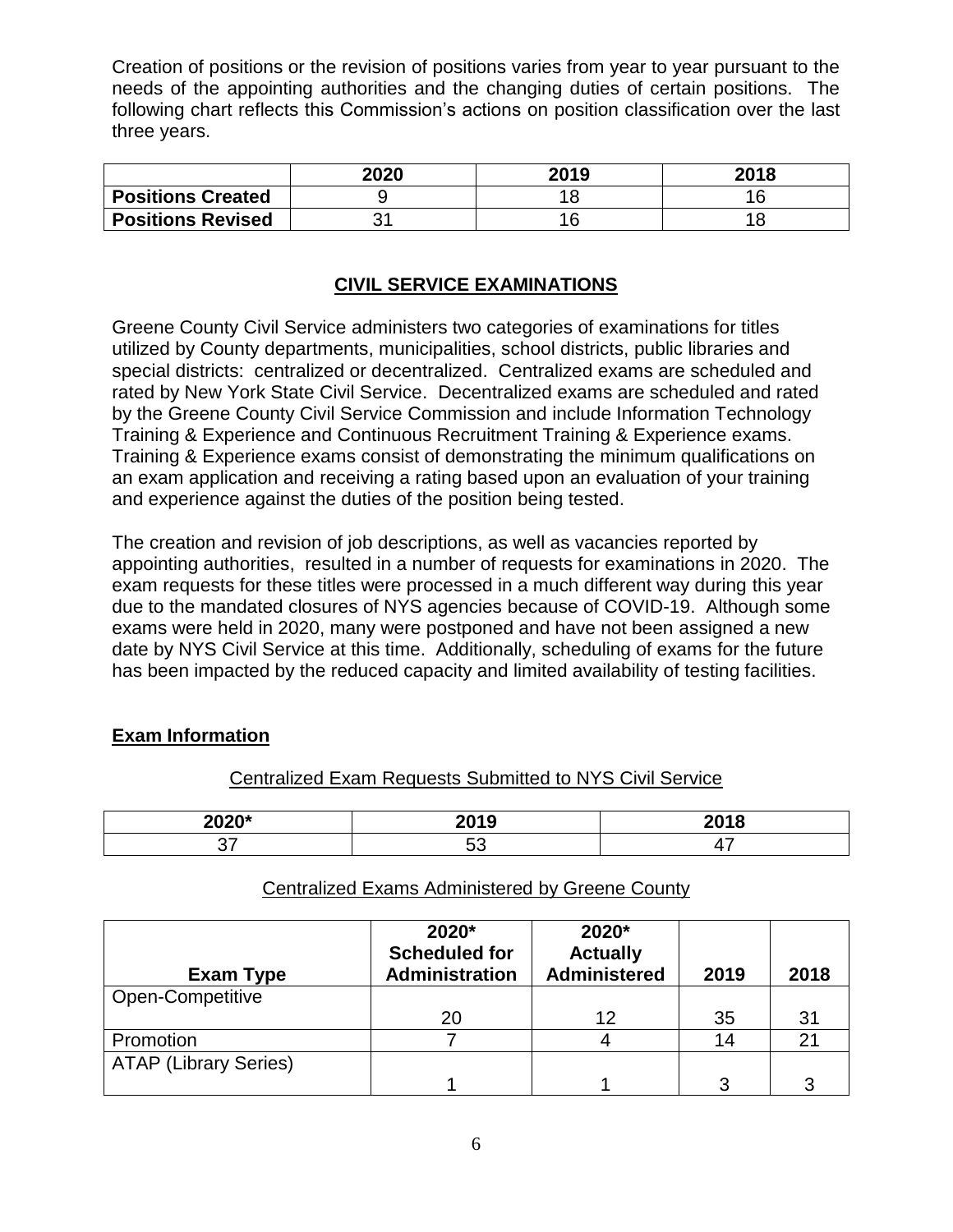Decentralized Exams Scheduled, Administered and Rated by Greene County

| Exam Type                                    | 2020*              | 2019 | 2018 |
|----------------------------------------------|--------------------|------|------|
| Open-Competitive                             |                    | 5    |      |
| <b>Continuous Recruitment:</b>               | 4 (2 postponed due |      |      |
| Caseworker/Caseworker Trainee**              | to COVID-19)       | N/A  | N/A  |
| Information Technology Training &            |                    |      |      |
| Experience                                   |                    |      |      |
| <b>Continuous Recruitment Training &amp;</b> |                    |      |      |
| Experience                                   |                    | 3    |      |

**\*Requests for and administration of exams were impacted greatly by the COVID-19 pandemic, i.e. mandated shut-downs of governmental entities, social distancing guidelines resulting in reduced capacity and availability of testing facilities, etc.** 

**\*\*2020 is the first year the Caseworker/Caseworker Trainee exam was held as a continuous recruitment exam. The exam is scheduled for the second Tuesday of every other month beginning with February. This allows for an active eligible list at all times and has provided more candidates for the appointing authority when a vacancy occurs.**

As of December 31, 2020, 34 open-competitive exams and 9 promotion exams of the exams requested from NYS Civil Service had yet to be administered. Of those, seven open-competitive exams and five promotion exams have been assigned exam dates in 2021 by NYS Civil Service. As stated previously, NYS Civil Service has reduced the number of exams scheduled for the 2020-2021 exam season due to a continued reduction in their staff working on-site and reduced capacity and availability of testing facilities at the local civil service level.

#### **Candidate Information**

|                                           | 2020 | 2019           | 2018 |
|-------------------------------------------|------|----------------|------|
| <b>Total Candidates (all exams)</b>       | 209  | 455            | 360  |
| Total: Centralized (Open-Competitive<br>& |      |                |      |
| <b>Promotion)</b>                         | 149  | 415            | 305  |
| Centralized - Passed                      | 56   | 343            | 213  |
| Centralized - Failed                      | 5    | 16             | 33   |
| Centralized - Disqualified/Withdrew       | 8    | 31             | 27   |
| Centralized - Failed to Appear            | 13   | 25             | 32   |
| Candidates awaiting exam results*         | 27   | N/A            | N/A  |
| Candidates with exams postponed           | 40   | N/A            | N/A  |
| <b>Total: Decentralized</b>               | 40   | 37             | 51   |
| Decentralized - Passed                    | 27   | 23             | 38   |
| Decentralized - Failed                    | 6    | 3              | 3    |
| Decentralized - Disqualified/Withdrew     |      | $\overline{2}$ | 5    |

Candidates who applied for exams with Greene County Civil Service for the last three years are categorized as follows: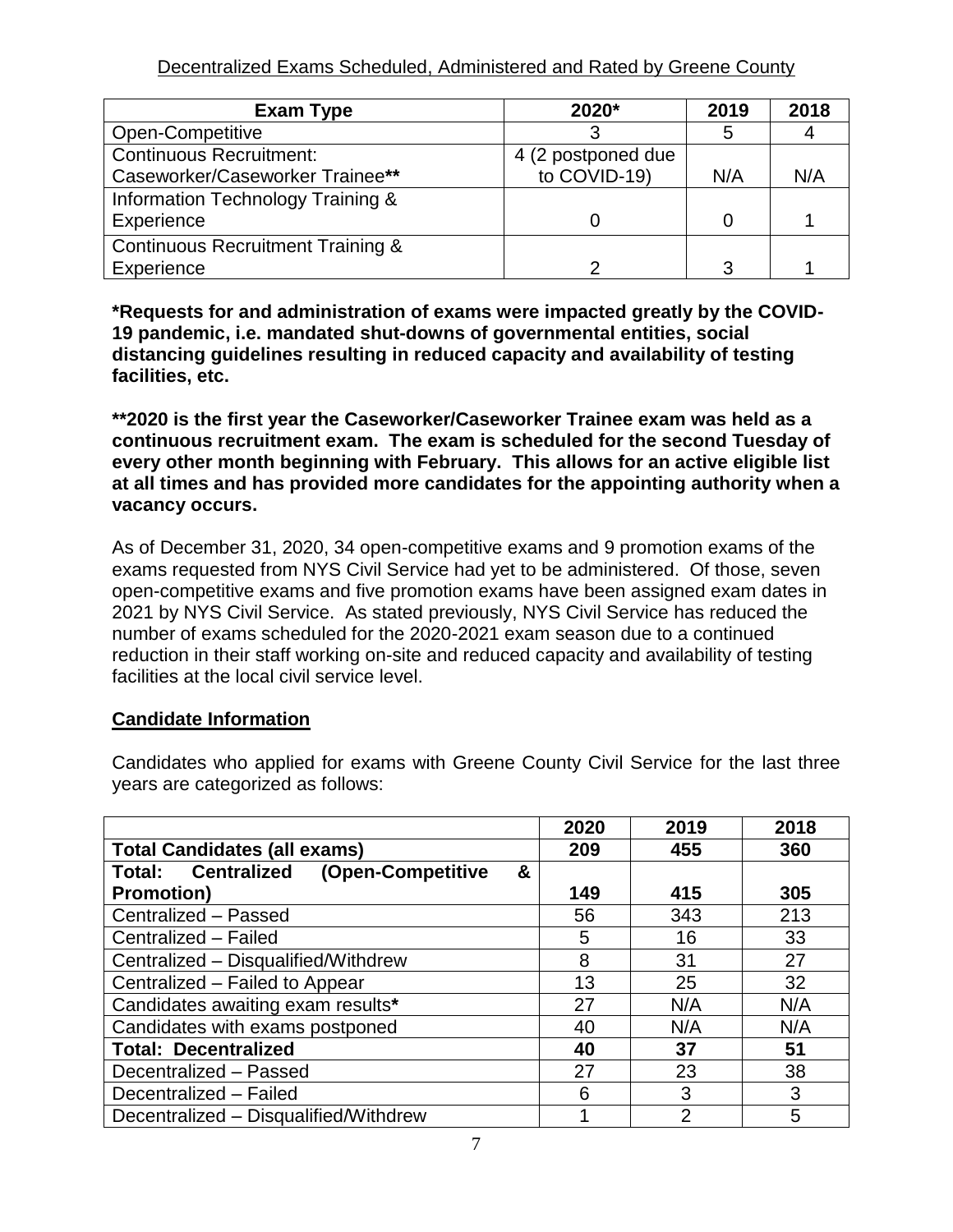| Decentralized - Failed to Appear                        |    |  |
|---------------------------------------------------------|----|--|
| <b>Total: Continuous Recruitment</b>                    | 20 |  |
| <b>Continuous Recruitment - Passed</b>                  | 15 |  |
| Continuous Recruitment - Failed                         |    |  |
| Continuous Recruitment - Disqualified/Withdrew          |    |  |
| Continuous Recruitment – Failed to Appear               |    |  |
| <b>Information Technology Training &amp; Experience</b> |    |  |

**\*Usually exam results are released from NYS Civil Service to the local civil service agency between 90 and 120 days from the exam date. Due to the COVID-19 pandemic, exam results are being released to local agencies on average in excess of 180 days from exam date.** 

#### **Exam Fees**

Pursuant to New York State Civil Service Law Sections 23.2 and 50.5(b), Greene County assesses an exam filing fee for all Centralized, Decentralized, Continuous Recruitment and Training & Experience exams as follows:

- NYS Civil Service Law §23.2 states that NYS Civil Service can charge a reasonable fee as a condition of rendering services for and in providing exam materials as well as scoring the exams they provide to all local civil service agencies.
- A \$25.00 exam fee is assessed for uniformed exams. Uniformed exams are administered for all uniformed positions within municipal police agencies and the Sheriff's Office, including Corrections titles.
- A \$15.00 exam fee is assessed for all non-uniform centralized, decentralized, continuous recruitment and training and experience exams.
- Pursuant to NYS Civil Service Law §50.5(b) under certain criteria candidates are eligible to apply for an exam fee waiver.

Per NYS Civil Service Law §23(2), the Greene County Civil Service Commission is required to complete and submit to NYS Civil Service an Annual Exam Fee report for services provided by them for rating centralized exams and providing exam material and the rating chart for decentralized exams. Historically, the Commission must submit a payment to NYS Civil Service within the first quarter of the year for the state's portion of the exam fees assessed in the previous year. As has been referenced several times in this report, the COVID-19 pandemic has delayed the process of the 2020 examination fee billing by NYS Civil Service. At the time of submission of this report, the Commission is awaiting certification of the 2020 Exam Fee Billing Report that was submitted to NYS Civil Service on February 22, 2021. Once the Exam Fee Billing Report is certified, Greene County will submit \$12.50 for each uniformed exam applicant, \$7.50 for each non-uniformed centralized exam applicant, and \$5.00 for each decentralized exam applicant.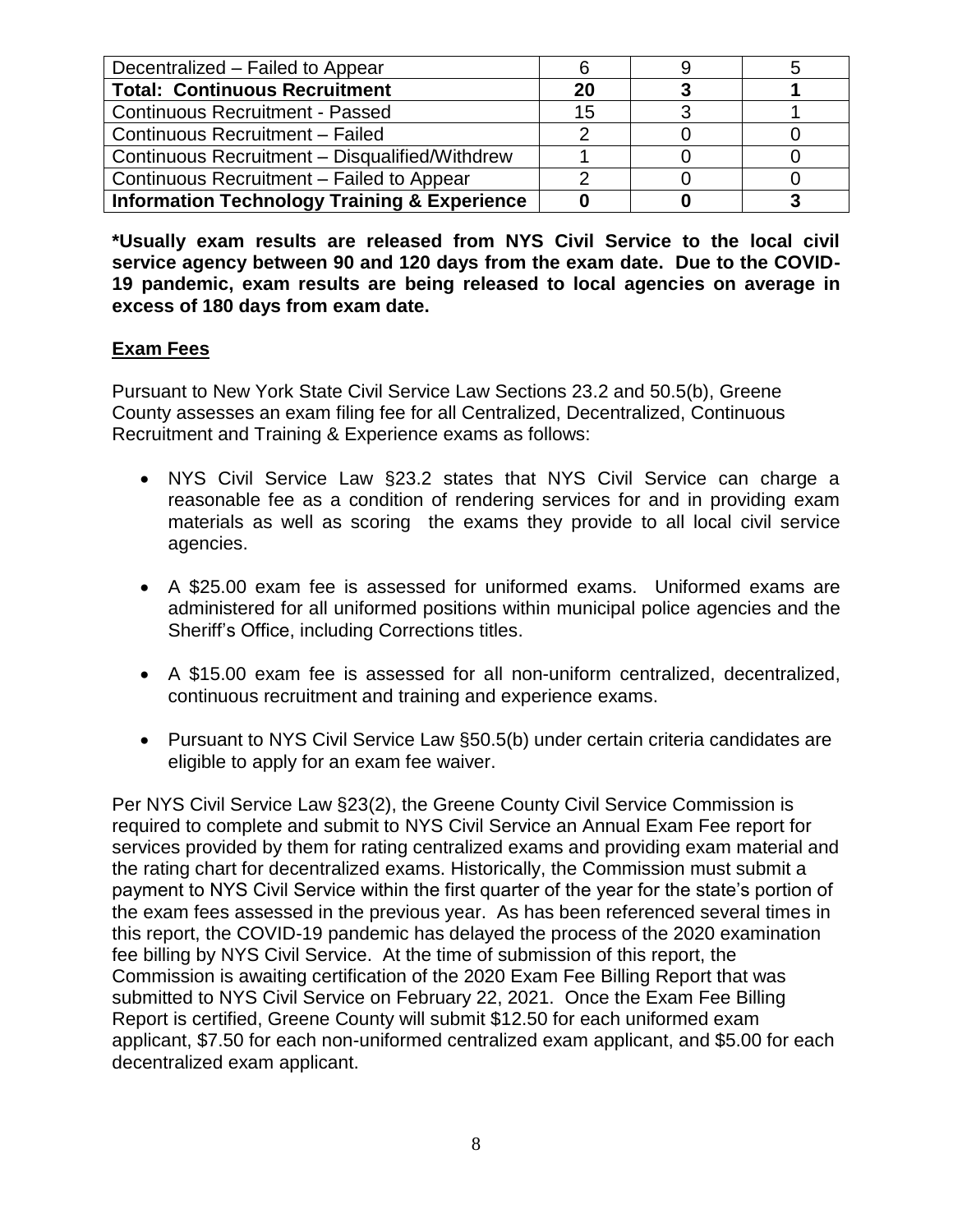The exam fees collected by the Greene County Civil Service Commission are categorized as:

|                                  | 2020       | 2019*      | 2018       |
|----------------------------------|------------|------------|------------|
| <b>Total Exam Fees Collected</b> | \$2,600.00 | \$8,570.00 | \$5,515.00 |
| Uniformed Exam Fees Collected    | \$950.00   | \$4,500.00 | \$925.00   |
| Uniformed Exam Fee Waivers       |            | Δ          |            |
| Non-uniform Exam Fees Collected  | \$1,650.00 | \$4,070.00 | \$4,590.00 |
| Non-uniform Exam Fee Waivers     | 5          |            | 10         |

**\*The large increase in fees collected for 2019 is due to the holdings of the Deputy Sheriff and Police Officer exams. These high candidate exams are traditionally held every two years in Greene County.**

#### **ELIGIBLE LISTS**

Every candidate who attains a passing mark on a Greene County Civil Service examination is eligible for appointment to the position for which s/he was examined and his/her name shall be entered on the eligible list in order of his/her final rating. If two or more candidates receive the same final rating on the examination, the Commission has prescribed that the last four digits of the candidate's social security number break tied scores for the purpose of rank on the eligible list.

The date the eligible list is established is the date fixed by Commission resolution, and is entered each list. The duration of all eligible lists is fixed by Commission resolution prior to the establishment of such lists, but shall not be less than one nor more than four years. The date of establishment of a list and its duration is given to all successful candidates at the time when notice of standing on the eligible list is given to each candidate. When the duration of an eligible list is less than four years, by resolution the Commission may, prior to the list's expiration date, extend the list up to the maximum limitation of four years. All eligible candidates remaining on such list are notified in writing of the extension of the eligible list.

Eligible lists are open to public inspection at the office of the Commission. The names of the candidates who failed to receive a passing grade on the examination are not disclosed on the eligible lists.

Establishment and extension of the Greene County Civil Service eligible lists are broken down as follows:

|                                         | 2020* | 2019 | 2018 |
|-----------------------------------------|-------|------|------|
| <b>Total Eligible Lists Established</b> | 36    | 57   | 49   |
| Open-Competitive                        | 25    |      | 36   |
| Promotion                               |       |      |      |
| <b>Non-Competitive Promotion</b>        |       |      |      |
| <b>Eligible Lists Extended</b>          |       |      |      |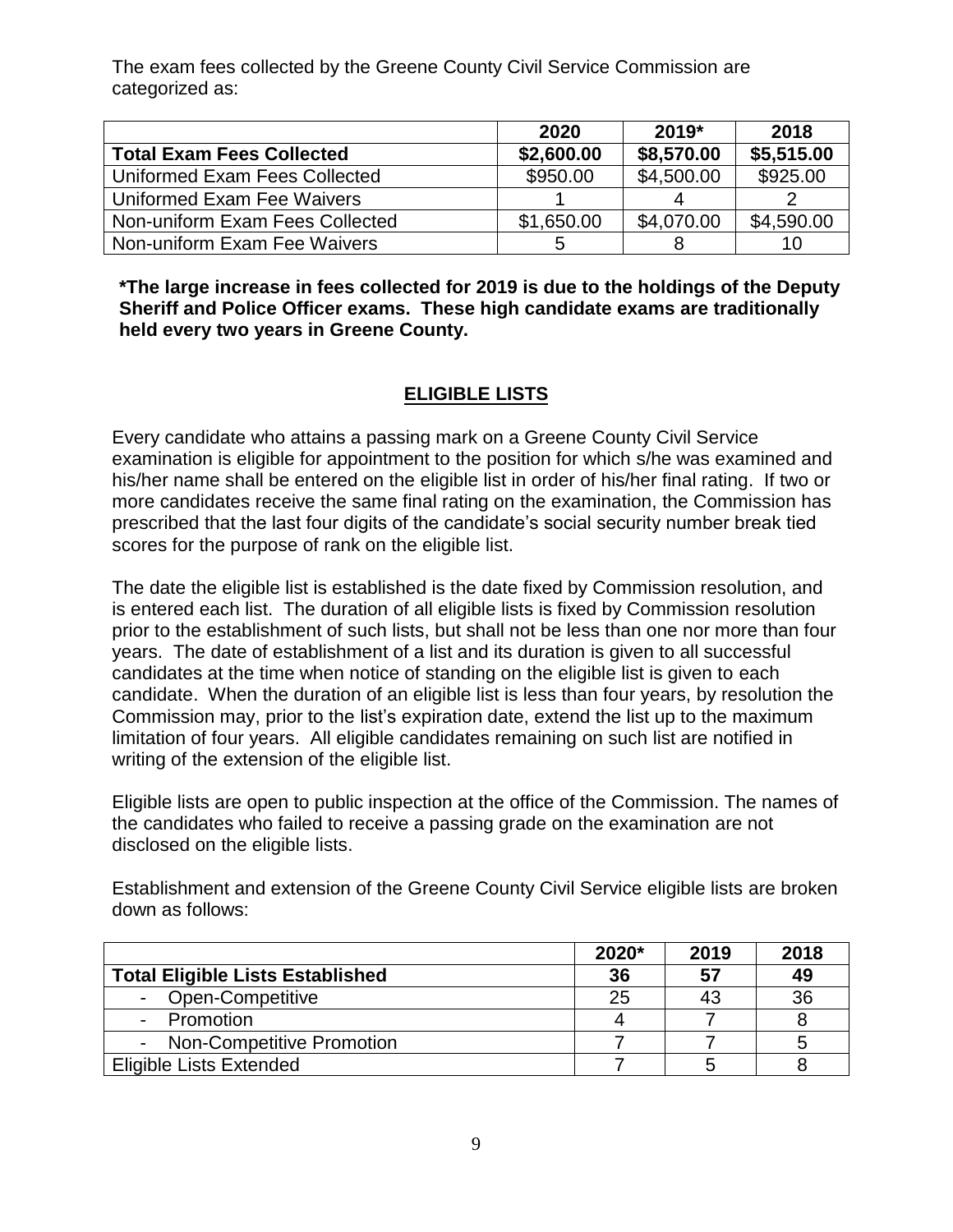**\*As is consistent throughout this report, the numbers for 2020 are significantly lower pursuant to the number of exams that were postponed due to the COVID-19 pandemic.**

#### **Canvassing and Certification of Names**

When a vacancy for a competitive title occurs in an appointing authority, the Commission determines the eligible list appropriate for the vacancy to be filled (in most cases the title for the vacancy and title of the eligible list will be the same). A certification of names is sent to the appointing authority containing a sufficient number of eligible candidates from which selection for appointment may be made. When the name of any eligible candidate is included in a certification for appointment, the names of all other eligible candidates on the list having the same score will be included in such certification.

A certification of names issued by the Commission to an appointing authority is valid for 30 days from the date of its issuance. Certifications issued for the titles of Probation Officer, Probation Officer Trainee, Caseworker, Caseworker Trainee, Corrections Officer, Deputy Sheriff or Police Officer are valid for a period of 60 days from the date of their issuance. After the expiration date of such period, no appointment can made except from a new certification. The Commission, for good cause shown, may extend a certification for an additional 30 days upon request of an appointing authority.

When the canvassing process is completed in order to establish a certification of names, if a candidate fails to indicate his/her willingness to accept such appointment within five business days of the date of the canvass letter, s/he is considered ineligible for selection for appointment. When a candidate fails to respond to two successive canvass letters, his/her name is restricted from consideration from the eligible list. The candidate may request that his/her name be restored to active status on such list prior to the expiration of the list.

The name of a candidate who declines appointment is eliminated from further consideration from the eligible list unless declination is for one or more of the following reasons:

- 1. Insufficiency of compensation offered when below minimum of grade of the position for which the examination was held;
- 2. Location of employment;
- 3. Temporary inability, physical or otherwise, which must be satisfactorily explained by the eligible in writing.

Appointments or promotions to Competitive positions must be made from those candidates willing to accept such appointment and whose exam score is equal to or higher than the score of the third highest ranking candidate on the list indicating willingness to accept such appointment. Whenever a vacancy exists in a position in the competitive class and an open-competitive exam results in two or fewer candidates on the eligible list, the list is considered non-mandatory. The appointing authority may choose from one of the candidates, but they are not required to do so and may appoint a candidate provisionally pending the next exam for the title.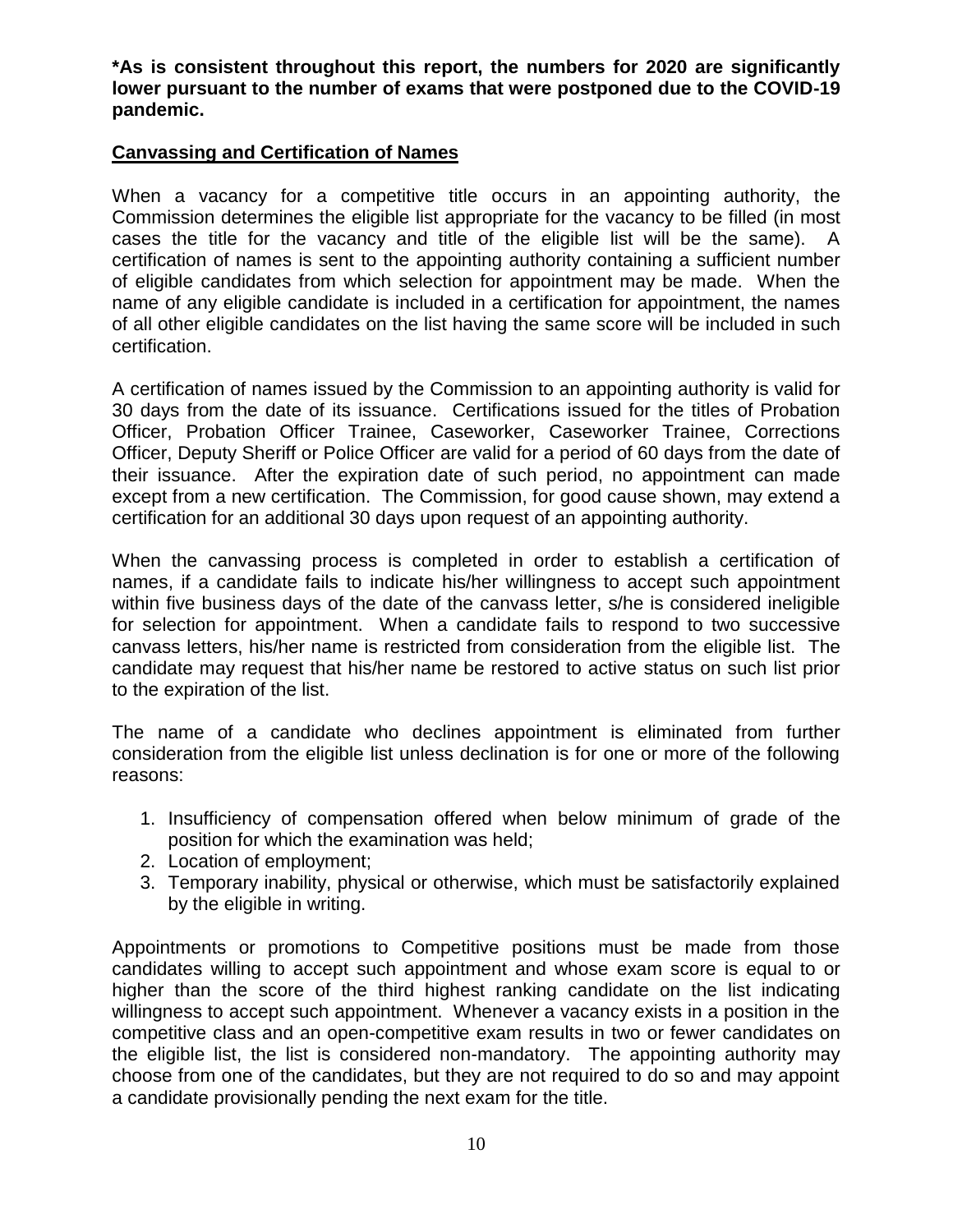The Commission administers the canvassing process and/or provides certification of names for all Greene County departments, municipalities, school districts, libraries and special districts who have vacancies for a title in the Competitive Classification. In 2020, the Commission conducted the canvassing process for 36 vacancies within the appointing authorities served and issued 38 certification of names. The additional number of certification of names is a result of those appointing authorities that conduct the canvassing process themselves.

#### **CERTIFICATION OF PAYROLLS**

Pursuant to NYS Civil Service Law §95, §97(1), §97(2), §100 and §101, the Commission has the responsibility of certifying payrolls for all appointing authorities under its jurisdiction to ensure that appointments and employment are in compliance with Civil Service Laws and Rules, identify discrepancies, and provide for resolution of discrepancies. The Commission requires the certifications of payroll for the appointing authorities according to the following schedule:

| <b>CIVIL DIVISION</b>        | <b>PAYROLL TO BE CERTIFIED:</b>      |  |  |
|------------------------------|--------------------------------------|--|--|
| County                       | First Full Payroll in January        |  |  |
| Towns (14)                   | First Full Payroll in January        |  |  |
| Villages (5)                 | First Full Payroll in June           |  |  |
| School Districts (6)         | <b>First Full Payroll in October</b> |  |  |
| Public Libraries and Special |                                      |  |  |
| Districts (7)                | First Full Payroll in January        |  |  |

The certification of payroll consists of reviewing employees' names, position titles and salaries to verify information listed on the wage report matches Civil Service records. Additionally, certifying the payroll involves creation of roster records for newly hired employees and updating existing employees' records including title changes, salary increases and any other relevant employment information.

The Commission investigates any discrepancies between the payroll and the official roster or any other instances where the Commission finds the employment of a person may be in violation of the law and rules. When the Commission finds satisfactory evidence that the employment of a person is in violation of law and rules, or the Commission finds satisfactory evidence of intent to evade the provisions of law or rules, the Commission will refuse certification.

During 2020, the Commission was able to assist two municipalities having overdue payroll submissions with updating their payroll records and submitting the overdue payrolls. The Senior Human Resource & Civil Service Aide traveled to the municipalities to work with their payroll liaisons in order to provide information and assistance when needed.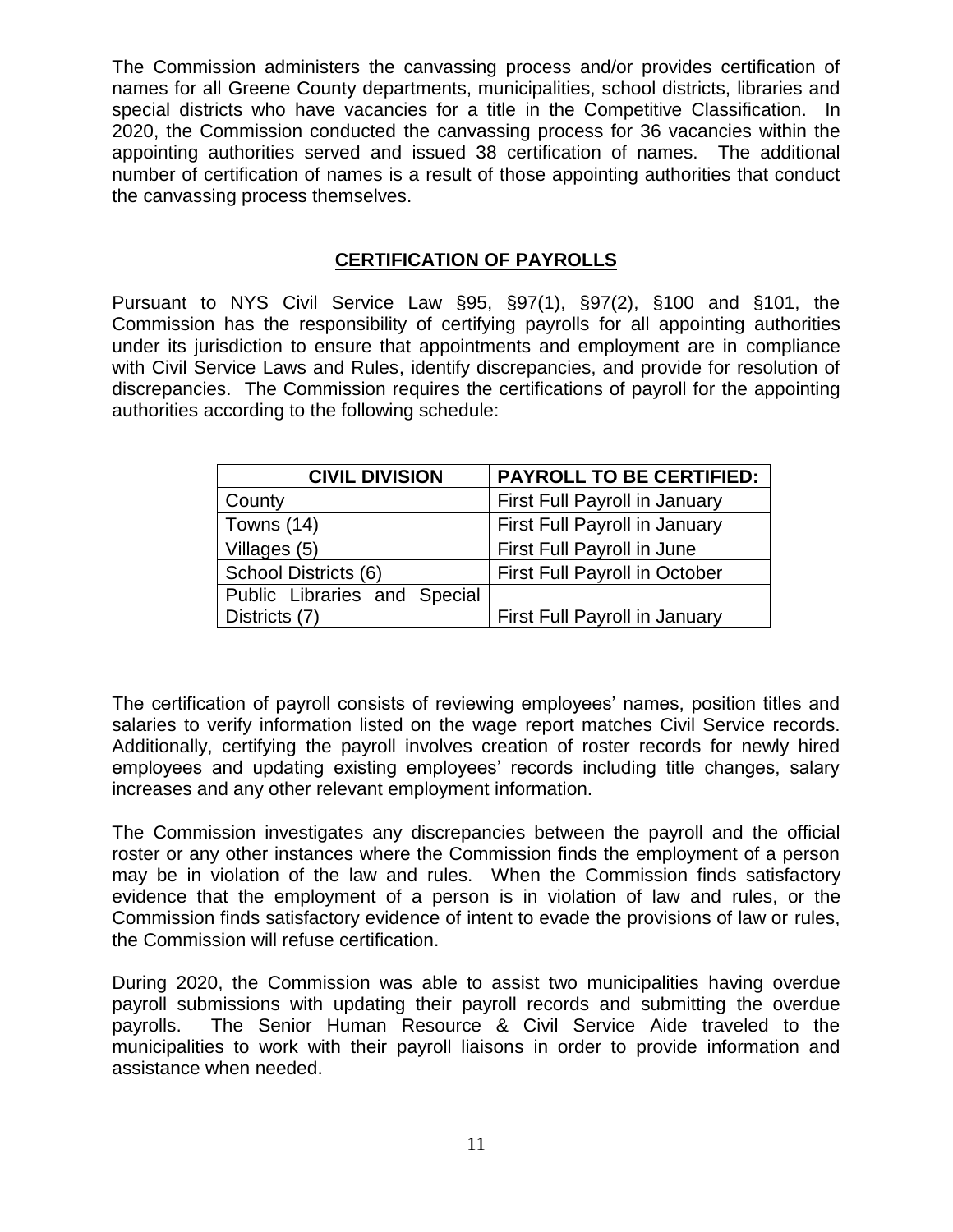#### **NEW YORK STATE CIVIL SERVICE ANNUAL REPORT**

NYS Civil Service Law § 26(1) requires all municipal civil service agencies to complete and submit an Annual Report. These local reports are the basis of NYS Department of Civil Service's "Municipal Civil Service in New York State Summary of Annual Reports." On February 10, 2021, Greene County's 2020 Annual Report was submitted to NYS Civil Service.

The local report consists of the local Civil Service Commission's staffing information, finances, meeting information, exam administration information, projects, and goals. Additionally, the bulk of the annual report contains the total number of full-time, parttime and provisional employees classified under the Greene County Civil Service Commission's jurisdiction in all Greene County departments, villages, towns, school districts, libraries and special districts. The figures contained in the table below were outlined in the annual report and were based on the employees' status as of December 31, 2020.

|                              | Greene             | <b>Public Libraries &amp;</b> | School           | Towns | Villages |
|------------------------------|--------------------|-------------------------------|------------------|-------|----------|
|                              | County             | <b>Special Districts</b>      | <b>Districts</b> | (14)  | (5)      |
|                              | <b>Departments</b> |                               | (6)              |       |          |
| <b>Total Employees</b>       | 504                | 58                            | 547              | 322   | 144      |
| <b>Permanent Competitive</b> | 317                | 29                            | 98               | 25    | 34       |
| Provisional                  | 28                 |                               |                  |       |          |
| Non-Competitive              | 124                | 24                            | 284              | 200   | 76       |
| Exempt                       | 19                 |                               | 15               | 42    | 8        |
| Labor                        | 16                 |                               | 143              | 55    | 26       |

As you can see from the table above, the Greene County Civil Service Commission has jurisdiction over **1,575** employees.

#### **2020 PROJECTS**

The COVID-19 pandemic delayed many of the projects planned for 2020. Outreach to local school districts through events such as "Career Day" was halted as school districts shut down. The NYS Civil Service Commission vastly reduced the number of resolution submissions reviewed. As a result, some of the resolutions submitted in 2019 still had not been acted upon by December 31, 2020. This resulted in a delay in updating the Civil Service Rules and Appendices for Greene County and distribution of the updated documents to the appointing authorities. We are hopeful that the outreach to local schools and the distribution of the updated Rules and Appendices will occur in the first half of 2021.

The COVID-19 pandemic, and the resulting telecommuting for the staff of the Civil Service Commission, demonstrated the importance of digitalized records. Digitization of the roster records for all employees under the Commission's jurisdiction was concluded in 2020. This long-time project has streamlined processes that involve roster records (transfer of status, reinstatement, verification of employment dates for the retirement system, etc.) as well as providing staff access to the records while working remotely.